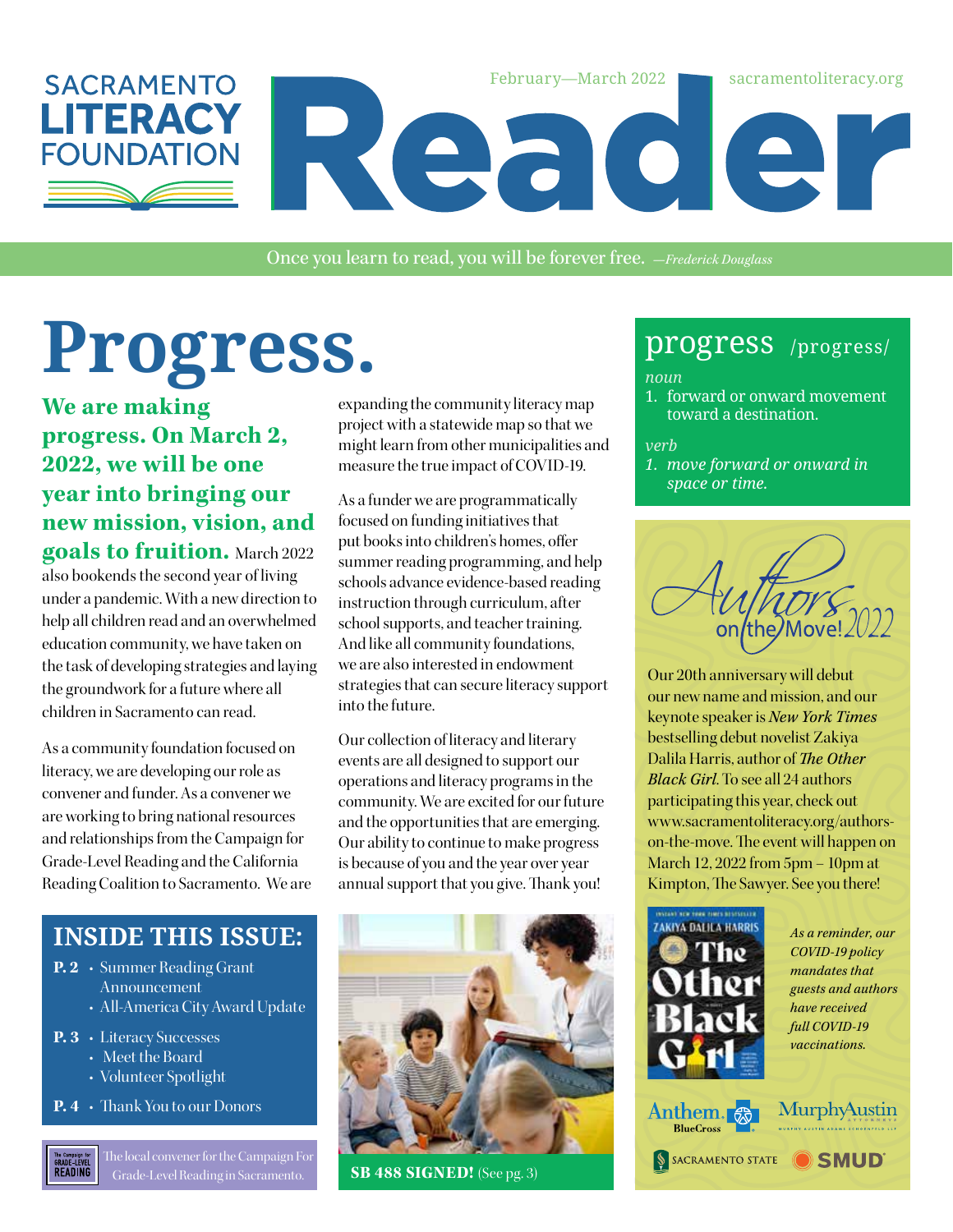

2411 Alhambra Blvd, Suite 120 Sacramento, CA 95817 (916) 836-3540 • [sacramentoliteracy.org](http://www.sacramentoliteracy.org)

### **MISSION**

The Sacramento Literacy Foundation's mission is to improve lives by collaborating with organizations in our community to advance literacy skills.

### **VISION**

Our vision is to have all children and all adults develop the literacy skills they need to fully participate in our economy and in our democracy.

### **OUR GOALS**

- Increase philanthropic literacy funding toward the goal of all children reading at grade-level
- Insert reading sciences into the community literacy and education systems
- Advocate for a fully literate community

### **FOUNDATION BOARD OF DIRECTORS**

James Deeringer, President Robert Honaker, Vice President Denise Timmons, Secretary Sean Burke, Treasurer Clark Carter Randy Getz Nancy Lawrence Mary Ellen Shay Neill SooHoo

### **FOUNDATION STAFF**

Executive Director, April L. Javist Administrative Director, Jenny Winstead

The Sacramento Literacy Foundation is a 501(c)(3) tax-exempt organization. Donations are tax deductible to the extent allowed by law. Please consult your tax advisor. Tax ID #68-0029756.

> **NEWSLETTER LAYOUT** T.Dogg Studios

### **RFP GRANT ANNOUNCEMENT: Summer Reading Grant Opportunity for Local Literacy Nonprofits and Schools**

**The Sacramento Literacy Foundation will open its grant application period** on February 1st for children's literacy organizations and programs that are conducting summer reading programs within Sacramento County in 2022. The grant funding reflects the annual distribution from the Children's Literacy Endowment combined with direct gifts to summer reading programs.

 "We are encouraging organizations that are providing summer reading programing for Sacramento County youth ages birth through 18 to apply," says April L. Javist, Executive Director of the Sacramento Literacy Foundation. "We would especially like programs and projects that include collaborative partners and result in more books in children's homes." To make sure we have a robust application group, we have conducted an environmental scan of summer reading opportunities in Sacramento County and will be reaching out to those groups with summer reading programming.

Grant applications will be accepted through April 4, 2022. Grantees will be announced on the morning of May 5, 2021, the Big Day of Giving. **More information and applications are available at www.sacramentoliteracy.org/summerreading-grants.**

### **All-America City Award Grant Update**

### **The All-America City Award 2022 is being cohosted by the National Civic League and the Campaign for Grade-**

**Level Reading** with the theme "Housing as a Platform to Promote Early School Success and Equitable Learning Recovery." This is a great opportunity for Sacramento's literacy and housing communities to further solidify the literacy work being done in low income and affordable housing as well as advance new initiatives that bring literacy to the door of those who need it most.

The Promise Zone, led by Sacramento Housing and Redevelopment Agency, and the Literacy Foundation are working together to lead this application. Focus

areas include: (1) Digital Equity, (2) Relational Supports, (3) After-School, Summer and Out-of-School Learning Opportunities, (4) Transforming Non-School Places and Spaces into Learning-Rich Environments., (5) Promoting School Readiness and Regular Attendance and Summer Learning, (6) Parents Succeeding as Essential Partners in Assuring the Healthy Development and Early School Success of Their Children and (7) Parents Succeeding in Their Own Journey Toward Sustainable Self-Sufficiency.

### **If your organization is interested in participating please reach out to us at info@sacramentoliteracy.org.**

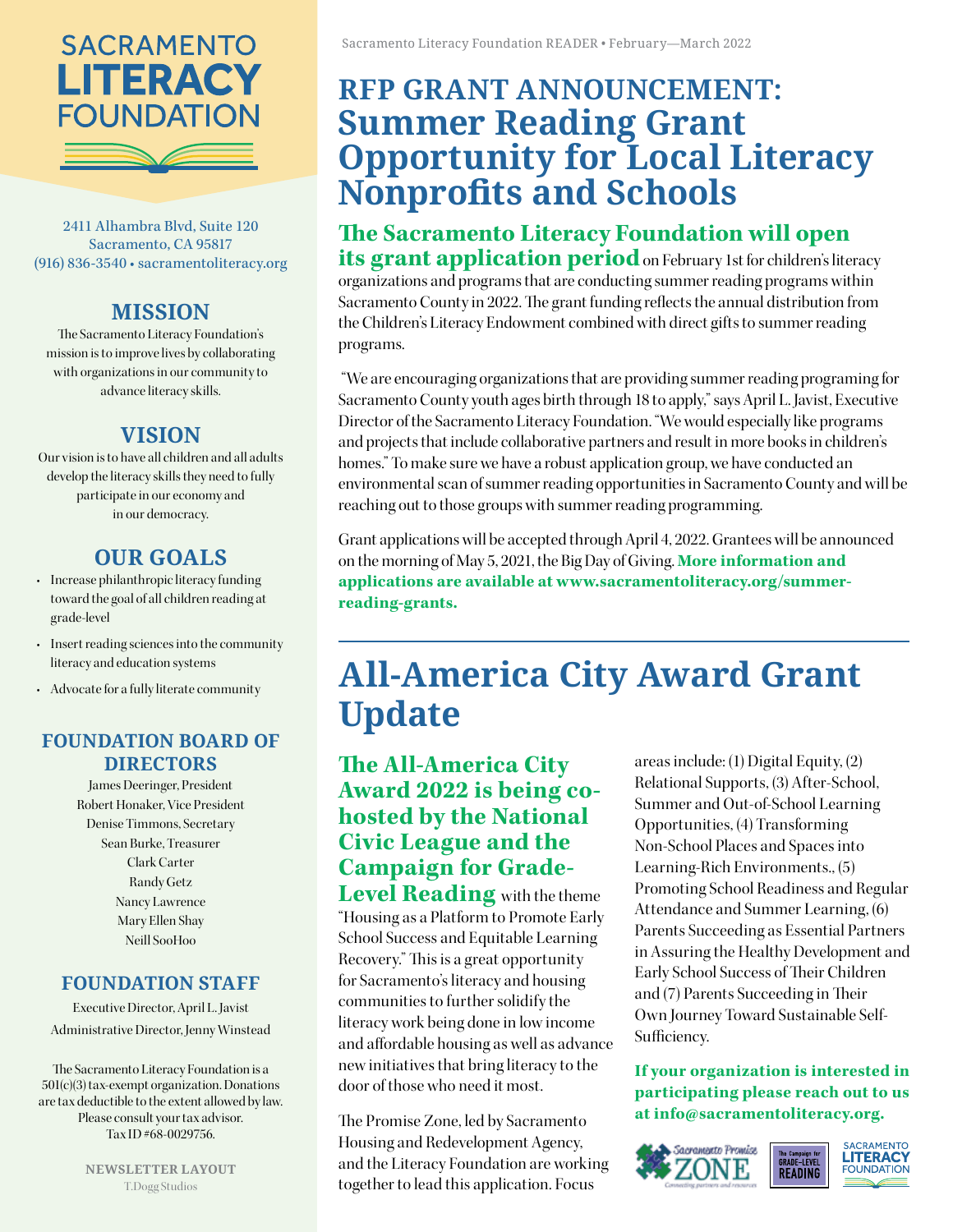## **Meet the Board**



**Randy Getz** is an investment broker with CBRE, Inc. He is married to the artist Pat Mahony and together they are the parents of Camille, a film editor in Los Angeles. Randy is also on the boards of LAI-Sacramento, an international invitation-only land economics society, as well as the American River Natural History Association. Randy believes that "one's ability to read deeply and well and to think critically have

never been more important. The Sacramento Literacy Foundation is an important source of support for the development of important learning skills that will lead to a better informed, more knowledgeable and perceptive community now and into the future." We're excited to bring Randy onboard!

### **LITERACY SUCCESSES: Senate Bill 488 Signed; Teacher Preparation at the Heart of Children Reading**

### **On October 8, 2021, Governor Newsom signed**

**Senate Bill 488** (Rubio, D-Baldwin Park) which will require the Commission on Teacher Credentialing (CTC) to strengthen and advance teaching standards for new teachers that incorporate both the Science of Reading and the California Dyslexia Guidelines. SB 488 will sunset the Reading Instruction Competence Assessment (RICA) and replace it with a new Literacy Teaching Performance Assessment (LTPA) that will include assessing instruction on foundational reading skills.

The CTC has eliminated many of its teaching standards with respect to reading instruction over the past two decades. This new law will require CTC to not only strengthen its standards but to do so with increased transparency and accountability including engaging stakeholders and reporting back to the state legislature on its progress.

SB 488 will mandate that accredited teacher preparation programs provide coursework in evidence-based reading instruction (i.e. the Science of Reading) and that new teachers will get the training and support they need to first learn and then teach evidence-based reading curriculum.

**"When I started my career as a classroom teacher I quickly discovered my teacher preparation program left me ill-equipped for my most important job, teaching children how to read. SB 488 will help ensure California teachers enter the profession better prepared with knowledge of the Science of Reading and the evidence-based instructional practices proven most effective for the most number of students."** 



### **VOLUNTEER SPOTLIGHT: Latitia Clay**



### **In December, Latitia Clay helped us**

donate over 300 holiday books to children at the Mustard Seed

School, the Sacramento Children's Home, the River Oak Center for Children, and the Children's Receiving Home. She also regularly helps us with donor outreach and mailing books to children in tutoring programs.

Latitia is originally from Terrell, Texas, and has made California her home for over 50 years. Latitia's first grade nickname was "Teach" because she loved school and loved teaching others. In the seventh grade she peered into her first microscope "and never looked up," going on to earn her bachelor's degree in Biology and then build a career as a Clinical Laboratory Scientist. She's an avid gardener, reader, and grandmother who loves to play "spelling bee" with her grandchildren. She's also becoming a reading tutoring with 916 Ink's Read On!

After her first Walk 4 Literacy, Latitia says that the Foundation's "mission, visions and goals have become some of my personal goals." Thank you to Latitia – we are thrilled you have chosen to spend your volunteer time with us!